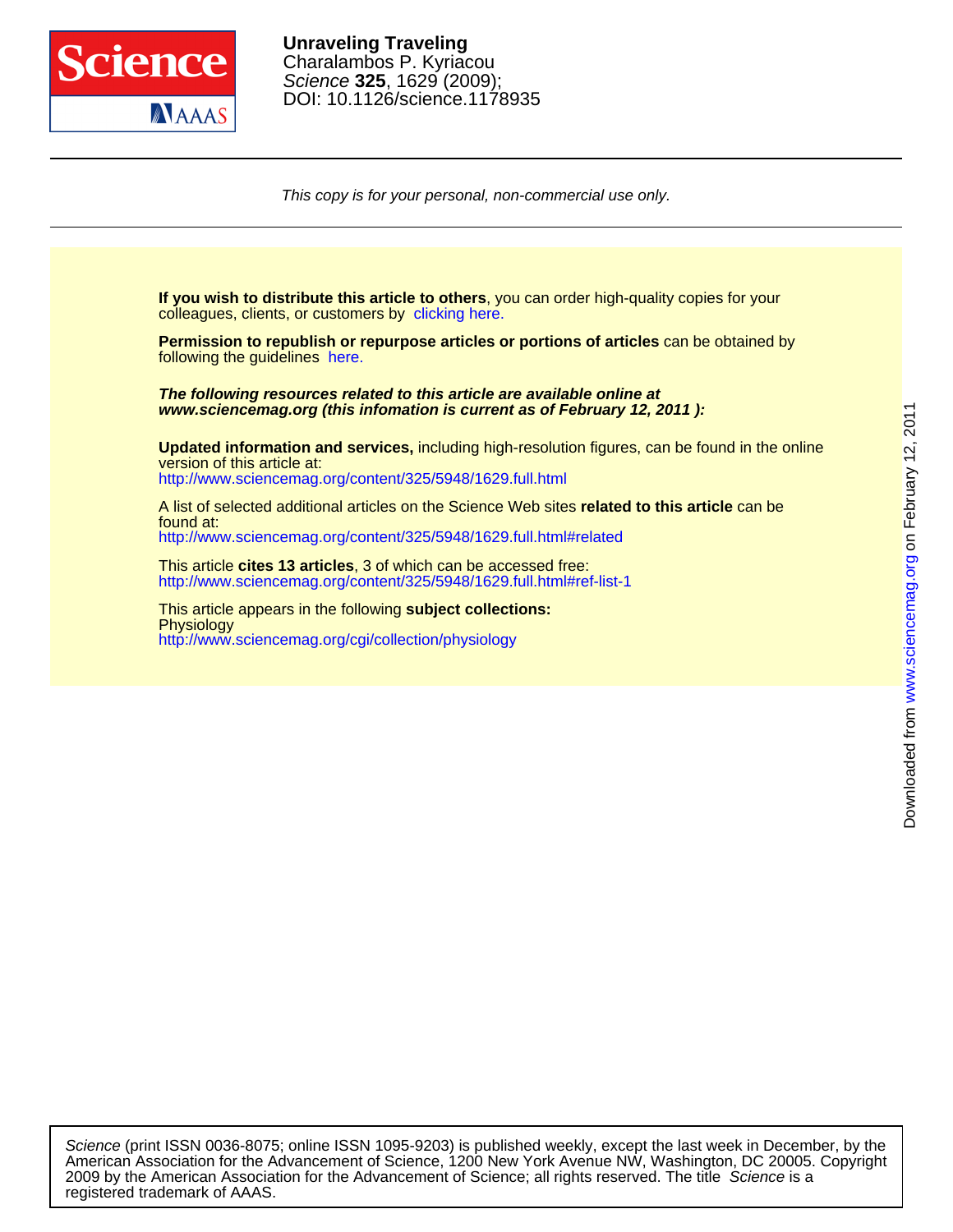## **PERSPECTIVES**

### PHYSIOLOGY

# **Unraveling Traveling**

The monarch butterfly uses a time-compensated clock in its antennae to calculate seasonal migration routes relative to the Sun's position.

**Charalambos P. Kyriacou** 

There are few more awesome sights in<br>the animal world than the seasonal<br>mass migrations of the monarch but-<br>terfly. Danaus plexingus, from the northern the animal world than the seasonal mass migrations of the monarch butterfly, *Danaus plexippus*, from the northern United States and southern Canada to its overwintering grounds in central Mexico (1). As with other insect orientations, the monarch uses the position of the Sun to calculate where it should be going. However, as the Sun moves across the sky during the day, the monarch must continuously adjust its calculations, which it does by using its 24-hour circadian clock. So where is this time-compensated clock located? On page 1700 of this issue, Merlin *et al*. reveal that it's in the antennae (2).

The monarch's ~3200-km journey is initiated by a photoperiodic response to the shorter daylengths of the fall, whereby the individual moves into a reproductive diapause to conserve resources, enhance longevity, and carry it through to the following spring. Then, after mating, eggs are laid in milkweed, and the few survivors and the new generation begin their journey home, laying eggs progressively further northward with the advancing growth of milkweed. After two or three such nomadic generations, the butterfly reaches its northern home, before the cycle begins again in the fall  $(1)$ .

If the circadian clock is disrupted by environmental manipulations, such as constant bright light or phase-shifting of the light-dark cycle (12 hours:12 hours) by a few hours, the monarchs get lost (3). Merlin et al. observed that after surgical removal of the antennal flagellae, the butterfly's normal southwestern orientation is lost, even though the brain's canonical circadian clock keeps normal time (as indicated by the abundance of clock molecules during 24-hour cycles). In the intact animals, these molecules—*period*, *timeless*, and *crypto chrome2*—also keep time in the antennae with the same phase as in the brain. Even when explanted, the antennal clock keeps on ticking and can be reset by light, thereby maintaining a precise synchrony with the environmental light-dark cycle.

This light-dependent resetting of the antennal clock was challenged by blackening the antennae with enamel paint and maintaining the butterflies for  $>10$  days in light-dark

CREDIT: M. TWOMBLY/SCIENCE

CREDIT: M.

**IWOMBLY/SCIENCE** 



The monarch antennal clock. Circadian clocks are located in the antennae, pars lateralis (PL), and pars intercerebralis (PI). Retinal photoreceptors that respond to polarized light connect to the PL clock through neuronal fibers expressing the clock protein CRY1 and to the central complex (CC) in a clock-independent pathway. CRY1-expressing fibers connect the PL and PI clocks, whereas CRY2-expressing fibers connect the PL and CC clocks. The putative Sun compass resides in the CC and connects to the motor output. A key question is whether the antennal clocks are directly connected to the CC Sun compass.

cycles (thus, only the antennae are effectively under constant darkness). Under these conditions, the antennal clocks started to drift and their molecular cycles were dampened. However, the brain clocks maintained their synchrony with the light-dark cycle, underscoring the independence of the two oscillators. Monarchs whose antennae were covered in clear enamel paint had no such problems, with antennal and brain clocks maintaining the same phase in light-dark cycles. In flight orientation tests, the clear-painted animals gave the expected southerly flight, whereas the blackened butterflies flew predominantly in a northerly direction. This ~180° shift in direction in the blackened monarchs would be expected if the clock free-ran in the dark with a period either 1 hour shorter or longer than 24 hours, because after 12 to 14 days of the experiment, these animals' antennal clocks would be in approximate antiphase (180°) relative to those that were entrained to the lightdark cycle. Indeed, the free-running endogenous eclosion rhythms of these butterflies are closer to 23 hours than to 24 (4). Consequently, the blackened monarchs revealed that their phase-shifted but functioning antennal clock dominated any navigational input into the time-compensated "Sun compass" that might come from the brain clock.

The antennal clock is therefore rather like a standalone global positioning system that one might use while driving, which now eclipses the paper map (brain clock). This result is surprising, given that several studies have set the

stage for a brain clock to mediate navigation. Monarchs have polarized light receptors in the dorsal rim area of the retina and these are connected to the presumed "clock" region, which is represented by four neurons in the pars lateralis (PL) of the brain (which express cycling clock molecules)  $(5, 6)$  (see the figure). Neuronal fibers from the PL that express CRY1 [which is encoded by the gene *cryptochrome*, the ortholog of *cry*, the circadian blue light photoreceptor of the fly *Drosophila melano*gaster (7)] extend to the optic medulla, where axons of the dorsal rim photoreceptors terminate, which suggests a putative circadian modulation of polarized light input (6). Other neurons that express CRY1 connect the PL with neurons of the pars intercerebrali*s* (PI), another clock gene–expressing region (6) that has been implicated in diapause and aging in *Drosophila* (8)—clearly important phenotypes for monarch migration. CRY2-expressing neuronal fibers that may arise from the PI and PL are also found in the central complex (CC) region of the brain, where this canonical clock molecule shows rhythmic oscillations in expression (4). In locusts, polarized light information from dedicated photoreceptors is integrated into the CC, which is believed to house the Sun compass (9). Thus, all the connections are present in the monarch for a brain clock in the PL to connect to skylight photoreceptors, to diapause, and to the putative Sun compass in the CC—a putative migratory network. Yet the antennal clock appears to override any input from the brain clock for naviga-

Department of Genetics, University of Leicester, Leicester LE1 7RH, UK. E-mail: cpk@leicester.ac.uk